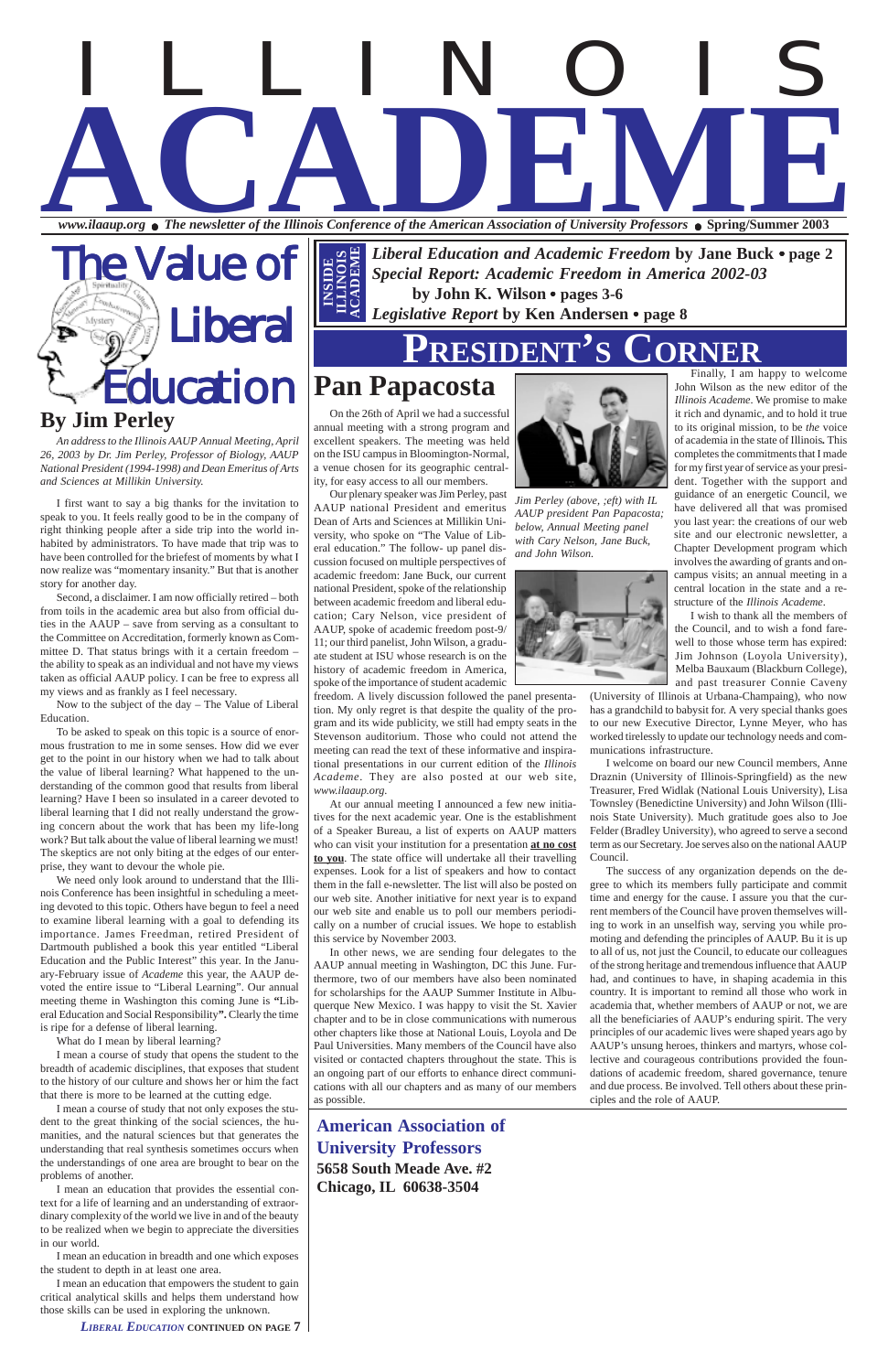*An address to the Illinois AAUP Annual Meeting, April 26, 2003 by Dr. Jane Buck, National President of the AAUP.*

I am delighted to be here. It is always a pleasure to participate in forums such as this. Just as I was completing my remarks for this meeting, I received the news that the nontenure-track faculty at Illinois State University voted 131 to 79 on Wednesday to be represented by the Illinois State University Nontenure Track Faculty Association, which is affiliated with the IEA/NEA. We wish them well in their upcoming negotiations.

My assigned topic, "Academic Freedom and Liberal Education," is especially appropriate in that the theme of the AAUP Annual Meeting this year is *Liberal Education and Social Responsibility.*

I begin with an assertion: The phrase "liberal education" is a pleonasm; unless it is liberal, what we provide is not an education, but mere vocational training. In my view, the purpose of an education in a democratic society is to prepare individuals to be discerning, rational citizens capable of evaluating the relative merits of competing claims in order to participate meaningfully in society. This view is neither new nor original. According to one ancient historian, W.R. Connor, the first surviving explicit written reference to liberal education dates to the fifth century B.C. Stesimbrotos of Thasos, referring to a successful military commander, said that he lacked a literary education and any "liberal and distinctively Hellenic accomplishment."

Athenian democracy depended upon the free exchange of ideas among free men; women and slaves were not included. And the free exchange of ideas depended upon rhetorical skill, defined not merely as oratorical ability, but the ability to analyze a problem and propose a solution. A liberal education, designed to allow access to political forums, was afforded free men, and technical skills were provided to slaves.

The medieval liberal arts curriculum included rhetoric, grammar, and logic (the trivium) as well as geometry, arithmetic, astronomy, and music defined as a division of mathematics (the quadrivium). Contemporary notions of a liberal education usually include the humanities and the natural and social sciences. In establishing the National Foundation for the Arts and Humanities, Congress included the following in its definition of the humanities: "Language, both modern and classic; linguistics; literature; history; jurisprudence; philosophy; archeology; the history, criticism, theory, and practice of the arts; and those aspects of the social sciences which have humanistic content and employ humanis-

tic methods."

A common thread for over two thousand years in the definitions of a liberal education is the primacy of language. Isocrates in 380 B.C. argued that a liberal education is manifested above all by skill in speech. To this day, measures of intelligence and scholastic aptitude rely heavily on verbal indicators.

According to the National Center for Education Statistics, the most popular undergraduate major in 1999-2000 was business, with more than double the number of bachelor's degrees—258,000— than the runner-up, social sciences with 127,000. Third was education with 108,000. There were 50,920 English majors. At the master's level, 124,000 degrees were awarded in education, 112,000 in business, and 7,230 in English. At the doctoral level, education again led with 6,800, followed by engineering with 5,400. There were 1,628 in English. Between 1994-95 and

1999-2000, the number of degrees awarded in computer and information sciences increased by 48%.

The results of a study of ten social science and humanities disciplines released in December 2000 by the Coalition on the Academic Workforce pinpointed a major problem: Graduate students and part-time faculty taught more than half of the courses offered in several disciplines. In freestanding composition programs, only 14.6 percent of the faculty were full-time, tenured or tenure-track. Only 36.3% of the faculty in English departments were full-time tenured or tenure-track. Just over a third of foreign language faculty were tenured or tenure-track. Only anthropology, history, and philosophy departments had faculties in which more than half the members were full-time tenured or tenure-track. The balance of the teaching staff were graduate students and full-time and part-time faculty off the tenure-track. Most of the part-time, contingent faculty earned less than \$3,000 per course, and almost a third received less than \$2,000. These figures document the deplorable truth about the overuse of contingent academic labor and the financial exploitation of part-time faculty and graduate students.

What is the connection between these numbers and academic

freedom and liberal education? To the extent that academic freedom relies on tenure for its protection, and a liberal education has a strong humanities and social science component, the alarming trend to staff humanities and social science courses with contingent faculty threatens academic freedom and the qual-

ity of a liberal education.

It is not uncommon for contingent parttime faculty to teach as many as six courses per semester at several institutions in order to survive financially. They typically do not keep office hours, because they are not paid to do so, and seldom have offices assigned to them. Students who have reasonable access to contingent faculty outside the classroom are exceptionally fortunate. I emphasize that this is not a reflection on the dedication of the faculty but on the character of the institutions that exploit them.

A corollary problem of their inaccessibility and their employment at multiple institutions is the inability of contingent parttime faculty to provide competent academic advisement. It is a difficult, if not impossible, task for contingent part-time faculty members to be well-informed of the curricular requirements of several institutions. They are seldom invited to departmental meetings and are often unfamiliar with broad departmental objectives or the content of courses taught by others. In large universities that rely heavily on contingent part-time faculty to teach large survey courses, there is often little, if any, discussion between regular faculty and their contingent part-time colleagues concerning the articulation of various components of departmental offerings. Typically excluded from governance structures at every level, and economically exploited, contingent part-time faculty have neither the opportunity nor the incentive to contribute their expertise to curriculum development. It is common practice to hire contingent part-time faculty at the last possible moment based on the latest enrollment figures or a personnel emergency, a practice that can lead to the assignment of faculty, who are otherwise well qualified, to courses for which they are only marginally prepared.

# **Academic Freedom & By Jane Buck**  $\left| \bigotimes_{\mathbb{Z}} \right|$  Liberal Education

A few years ago, a colleague was severely injured in an automobile accident during the first week of the semester. The faculty member assigned to one of his courses had never taught the course before and had never taken the course at even the undergraduate level. It is not an exaggeration to say that her students were cheated. In this case, the department had little choice, but when such assignments become standard practice, one must question the institution's integrity.

Contingent part-time faculty tend not only to teach multiple courses, but to teach large sections of lower level courses in disciplines that would ordinarily require frequent writing assignments and essay examinations. The mountains of paper that would be generated make it virtually certain that many overburdened contingent part-time faculty eliminate or reduce the number of such assignments. It is impossible for students to learn to write clearly and coherently without practice and without guidance. Although well-designed multiplechoice tests are superior to subjectively scored essay tests for many purposes, they cannot measure a student's ability to write cogently and to synthesize a body of data into a coherent whole. But the time required to score essay tests with any degree of objectivity militates against

their use in large classes.

Vulnerable to arbitrary hiring and firing decisions, the temptation to pander to their "customers" is, regrettably, understandable and a probable cause of grade inflation and lowered standards. Contingent part-time faculty are often evaluated

only by their students, because their numbers preclude more thorough peer review. That we allow the opinions of adolescent undergraduates, many of whom perceive themselves as aggrieved customers, to substantially affect or even determine a faculty member's chances for promotion, retention, and tenure is outrageous. I do not suggest that we eliminate student evaluation of teaching, but that we use student opinion cautiously, and primarily for the purpose of providing the faculty with feedback. If my livelihood depends on arbitrary hiring decisions, and my competence is judged by anonymous student evaluations, I know how to guarantee my future—give easy assignments and high grades.

I suggest that colleges and universities adopt the following principles adapted from the AAUP's 1993 report, entitled "The Status of Non-Tenure-Track Faculty."

1. All faculty, including contingent fac-

ulty, should have a description of the specific professional duties required of them.

2. All faculty should be evaluated on a regular basis using criteria appropriate to their positions. In other words, the criteria for full-time, tenure-track faculty should not be applied to contingent, part-time faculty.

3. Personnel decisions should be based on those criteria, not on criteria appropriate to another position.

4. Compensation for contingent faculty should be a reasonable fraction of a comparable full-time position and should include fringe benefits.

5. Timely notice of nonreappointment should be extended to all faculty. The AAUP's 1980 report on part-time faculty recommends that part-time faculty "who have been employed for six or more terms, or consecutively for three or more terms," should receive at least a full term's notice of nonreappointment. In no case should a faculty member receive notice of nonreappointment later than four weeks prior to the commencement of the next term.

6. All faculty members should have reasonable advance notice of course assignments to allow adequate preparation.

7. All faculty should receive appropriate support in the form of office space, supplies, equipment, and support staff.

8. All faculty should be included in the governance structures of the department and the institution.

9. Contingent faculty should be given consideration for full-time, tenure-track positions as they become available.

10. Caps should be placed on the percentage of courses taught by contingent faculty and contingent positions converted to full-time tenure-track positions wherever reasonable.

In the words of AAUP's "1940 Statement of Principles on Academic Freedom and Tenure," "Freedom and economic security, hence, tenure, are indispensable to the success of an institution in fulfilling its obligation to its students and to society." When more than half the members of the professorate are denied the opportunity to seek tenure, academic freedom is in mortal danger. When faculty are forced to self-censor in order not to offend their "customers," and to lower academic standards in order to survive, the real victims are students, their parents, higher education, and society.

Students should receive an education that, at a minimum, will teach them to think clearly, to participate in the larger society as informed citizens, and provide the means to obtain a satisfying intellectual life. Even those whose primary purpose in attending college is to obtain marketable professional skills will benefit from the rigorous application of reasonable standards. Employers value literacy, numeracy, disciplined thought, and hard work, qualities that are learned in an atmosphere where faculty are not penalized for demanding the best from their students.

If colleges and universities insist on using the market metaphor, let's think about pushing it to its limit. If students are customers, let them demand a high-quality product, truth in advertising, a list of ingredients, and warning labels. Colleges and universities, in order to achieve or maintain accreditation, should be required to disclose the percentage of courses taught by faculty ineligible for tenure, the disparities between the CEO's compensation and that of junior faculty members, the proportion of the operating budget devoted to instruction, and the compensation of support staff. But let us abandon the language of the marketplace, because our choice of metaphor ultimately determines reality. We should refuse to refer to our students as customers, presidents as CEOs, bursars as CFOs, and professors as content providers. Let us liberate the academy from the corporate hucksters. We are not always right when we speak out, but we are always

wrong when we do not.

————————————————————————— *Illinois Academe · Spring/Summer, 2003 · Page 2* ——————————————————————————

**The alarming trend to staff humanities and social science courses with contingent faculty threatens academic freedom and the quality of a liberal education.**

> **Send Us the News! Tell us what's happening on your campus.**

**Contact Illinois Academe editor John K. Wilson at** *jkwilso2@ilstu.edu***.**

**To receive the IL-AAUP electronic newsletter and regular updates, go to www.ilaaup.org.**

### **www.ilaaup.org**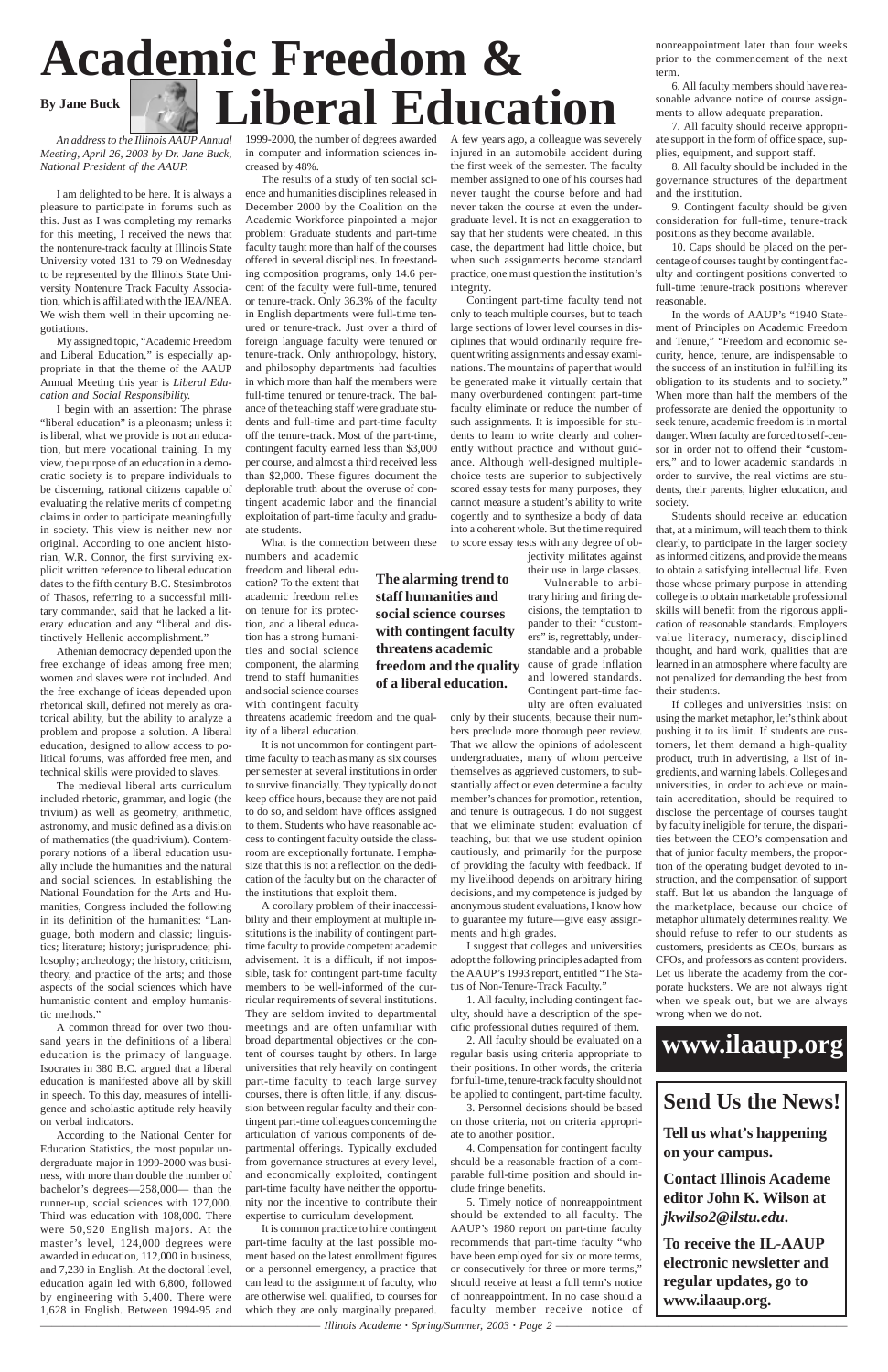————————————————————————— *Illinois Academe · Spring/Summer, 2003 · Page 3* ——————————————————————————

#### **Academic Freedom Under Fire**

# Academic **By John K. Wilson** *By John K. Wilson*<br>*Www.collegefreedom.org* FreeDCOM **2002-03 Report** The corporate influence on academia is often direct,

Academic freedom in America is always under threat, and in the past year too many colleges gave in to the temptation to censor. The "war on terror" provide justification for many of the worst infringements of academic freedom, but beneath the veneer of "patriotic correctness" a deeper assault on academic values was accelerating: the corporatization of higher education. During a time of budget cuts at campuses across the country, whether caused by state deficits or stock market woes, academic freedom sometimes is sacrificed for the bottom line.

via corporate sponsorships of athletic programs, buildings, pro-business departments, and scientific research. But the corporate model is equally damaging, imposing a cult of efficiency and authoritarianism upon the collegial ideal of higher education. According to the corporate model profitmaking trumps liberty, and appeasing the most powerful economic interests is the duty of every administrator. Following corporate America's embrace of temp workers, today 43% of college faculty are adjuncts or part-timers, more than double the level two decades ago. Under the corporate model, liberal education is secondary to money-making training.

Academic freedom is endangered by the corporate model because higher education's values of openness are sacrificed to the popular will, its protections for liberty are eliminated in the quest to duplicate the authoritarian CEO model, and its protection of dissent is dismissed as a threat to the economic survival of the institution. Fighting for academic freedom, and against the corporate domination of higher education, requires an understanding of the principles upon which colleges are founded: the expansion of knowledge, and the teaching of this knowledge through the widest possible freedom of thought and expression.

*This special four-page report on academic freedom, written by John K. Wilson, is the most comprehensive summary of intellectual freedom controversies on colleges campuses in America in 2002-03 and the leading threats to academic freedom. The report covers July 2002-June 2003, and examines hundreds of incidents based upon media coverage of higher education. The full report, including more cases, details, and links, is available online at www.collegefreedom.org.*

#### **Patriotic Correctness: The War on Terror and Civil Liberties on Campus**

At too many colleges after 9-11, the War on Terror became part of a war on academic freedom, with restrictions imposed on scientific research and Arab or Muslim students. Dissent from American foreign policy became grounds for denunciations. The website Campus Watch (www.campuswatch.org) urged students to spy on Middle East professors and publicly denounce their views, leading to death threats and harassment of professors. Founder Daniel Pipes called for "adult supervision of the faculty and administrators."

In March 2003, the American Studies Association released a statement entitled, "Intellectual Freedom in a Time of War," and declared: "Free and frank intellectual inquiry is under assault by overt legislative acts and by a chilling effect of secrecy and intimidation in the government, media and on college campuses." A survey by the University of Illinois Library Research Center found that more than 200 out of 1,500 libraries in the survey had given information to law enforcement about patrons.(*www.lis.uiuc.edu/ gslis/research/civil\_liberties.html*) The AAUP created a Special Committee on Academic Freedom and National Security in Times of Crisis in order to examine how the war on terror has affected academic freedom.

The impact of the Patriot Act, and plans for a second Patriot Act that is even more restrictive, have alarmed many in academia. Tom Campbell, dean of the Haas School of Business at the University of California and a former Republican congressman, called the Patriot Act a "serious breach" of the Fourth Amendment protections against unreasonable search and seizure. Immigration and research restrictions on foreign-born students and faculty have also had a negative impact on academia, making it more difficult for international travel by scholars. A climate of suppressing dissent threatens the free exchange of ideas.

(a) **American University**: after adjunct professor Laura Drake had a false email sent in her name denouncing Israel, the university responded by distancing itself from her and claiming that her contract had just expired.

(*Chronicle of Higher Education*, Sept. 18, 2002)

(b) **Citrus College** (California): Rosalyn Kahn was removed from teaching her speech communications class after students claimed that they had to write anti-war letters to President Bush in order to get extra credit. Kahn claimed, "Forcing others to falsely espouse beliefs they do not hold is inconsistent with my practices as an instructor. I would not, and did not, penalize students who expressed views contrary to my own." According to Kahn, "the college president, Louis Zellers, adopted unproven allegations against me as though they were fact."

(*Chronicle of Higher Education*, March 10, 2003)

(c) **Columbia University**: After professor Nicholas DeGenova called for an Iraqi victory over the US and said he would like to see "a million Mogadishus," colleagues and the public condemned him. A letter from 104 Republican members of the U.S. House of Representatives demanded: "We are writing to urge you to fire assistant professor Nicholas DeGenova for remarks he recently made at a 'teach-in' on the Columbia campus at which he called for the defeat of U.S. forces in Iraq." President Lee Bollinger has defended DeGenova's academic freedom while condemning what he said.

(*Newsday*, March 29, 2003)

(e) Forest Park Community College (Missouri): speakers and participants at the May 2003 Biodevastation 7 conference were harassed and arrested by police who feared that they might disrupt the World Agricultural Forum in St. Louis. Police detained a dozen people for riding bicycles without a license. A van going to the conference was stopped by police for a seatbelt violation, and the driver was arrested (for an unmarked container with Vitamin C pills) and everyone in the van was interrogated by three groups of investigators. Police raided the Bolozone housing collective, claiming that nails and stones used in remodeling were evidence of weapons. One police officer found a beer bottle and put a rag in it, pretending to have found a Molotov cocktail. Another police officer admitted that police vandalized bikes and slashed tires of the activists.

When Ralph Nader spoke at the college on April 13, 2003, Dave Sladky, a Missouri Green party member and activist for the Stop Ballpork coalition was collecting signatures outside the lecture hall against a publicly-subsidized ballpark in St. Louis. A Forest Park police officer ordered Sladky to leave without explanation, and physically pushed and threatened to arrest a journalist, C.D. Stelzer, who witnessed the incident.

(*St. Louis Post-Dispatch*, June 1, 2003; stlouis.indymedia.org, April 15, 2003; May 17, 2003)

(f) Irvine Valley College (California): Vice President of Instruction Dennis White wrote a March 27, 2003 memo: "It has come to my attention that several faculty members have been discussing the current war within the context of their classrooms. We need to be sure that faculty do not explore this activity within the context of their classroom unless it can be demonstrated, to the satisfaction of this office, that such discussions are directly related to the approved instructional requirements and materials associated with those classes." The memo was in response to three students, including one with a fiance in the military, who reportedly became distraught after instructors expressed antiwar opinions in classes. Roquemore promised to in-

vestigate each case.

(*Los Angeles Times*, March 31, 2003; Chronicle of Higher Education, April 1, 2003)

(g) St. John's College (New Mexico): Andrew O'Connor, a former public defender, was arrested on Feb. 13, 2003 while using a public computer at the St. John's College library. Police and Secret Service officials questioned O'Connor for five hours before releasing him. Someone using O'Connor's sign-in had previously used a computer there to make threatening comments in an internet chat room about President Bush, which O'Connor denied.

(*Santa Fe New Mexican*, Feb. 15, 2003; Feb. 16, 2003; *Library Journal*, April 1, 2003)

(h) **Tufts University**: the Alumni Association revoked an award for academic achievement and leadership potential given to senior Elizabeth Monnin because she participated in protests at a campus speech by former president George H.W. Bush. Monnin was accused of giving the finger to Bush, although she denied doing it.

(*Boston Globe*, March 22, 2003; Chronicle of Higher Education, March 25, 2003)

(i) University of California at Berkeley: Candace Falk,

the director of the Emma Goldman Papers Project, used anti-war quotes from Goldman in a fundraising letter. University officials halted the mailing because the quotes could be interpreted as a political statement, but later relented and allowed the mailing.

(AP, Jan. 17, 2003)

(k) University of Colorado: campus police provided data to the FBI on animal rights activists and gave information for years to the Denver Police Department's "spy files" on peaceful protesters. Regent Jim Martin declared that the police "clearly crossed the lines of infringing civil liberties" and will bring up campus policies on surveillance.

(AP, May 18, 2003)

(l) University of Idaho: On February 26, 2003, lawenforcement agents raided the graduate-student housing and arrested Sami Omar Al-Hussayen, a Ph.D. computer science student from Saudi Arabia, while also interrogating 20 international students for more than four hours. Government prosecutors have charged Al-Hussayen for lying on his visa application (because studying was supposedly not his "sole" reason for coming to America) and ordered him deported for illegal earning money (because he was paid \$200 for working on a website).

Al-Hussayen, a former president of the Muslim Students Association at the University of Idaho is also accused of helping to raise money (\$300,000 over five years) and providing computer services for the Islamic Assembly of North America, including some sites that advocate jihad and suicide bombings.

(Wall Street Journal, May 28, 2003)

(n) University of Massachusetts at Boston: On April 3, 2003, a sergeant recruiting for the National Guard confronted a student wearing a "military recruiters off my campus" t-shirt who was passing out fliers for an event on the anniversary of Martin Luther King Jr.'s assassination. The sergeant called the student a "fucking communist" and called the campus police to try to stop him from handing out fliers. The sergeant told the student, "You should be shot in the head, too." Professor Tony Van Der Meer stepped in, and the sergeant made a similar threat to him. Witnesses saw the sergeant poke Van Der Meer in the shoulder. As the recruiters left, Van Der Meer continued to yell at the recruiters, and three police officers tackled Van Der Meer, tore his jacket, and arrested him for assault and battery of a police officer and resisting arrest. Several students who yelled at the police were also threatened with arrest.

(Boston Globe, April 4, 2003; boston.indymedia.org, April 5, 2003; April 8, 2003; April 9, 2003)

(p) Wheaton College (Massachusetts): anti-war students replaced an upside-down American flag with a sign quoting the First Amendment after they received a death threat.

(Boston Globe, April 4, 2003)

(q) Yale University: Pro-war students broke into the suite of anti-war activist Katherine Lo on March 27, 2003, a day after she hung an American flag upside-down from her bedroom window to protest the war. The students tried to enter her bedroom and then wrote a note on her message board, calling for the killing of Iraqis and Muslims, ending with the message, "I hate you, GO AMERICA."

(Yale Daily News, April 9, 2003)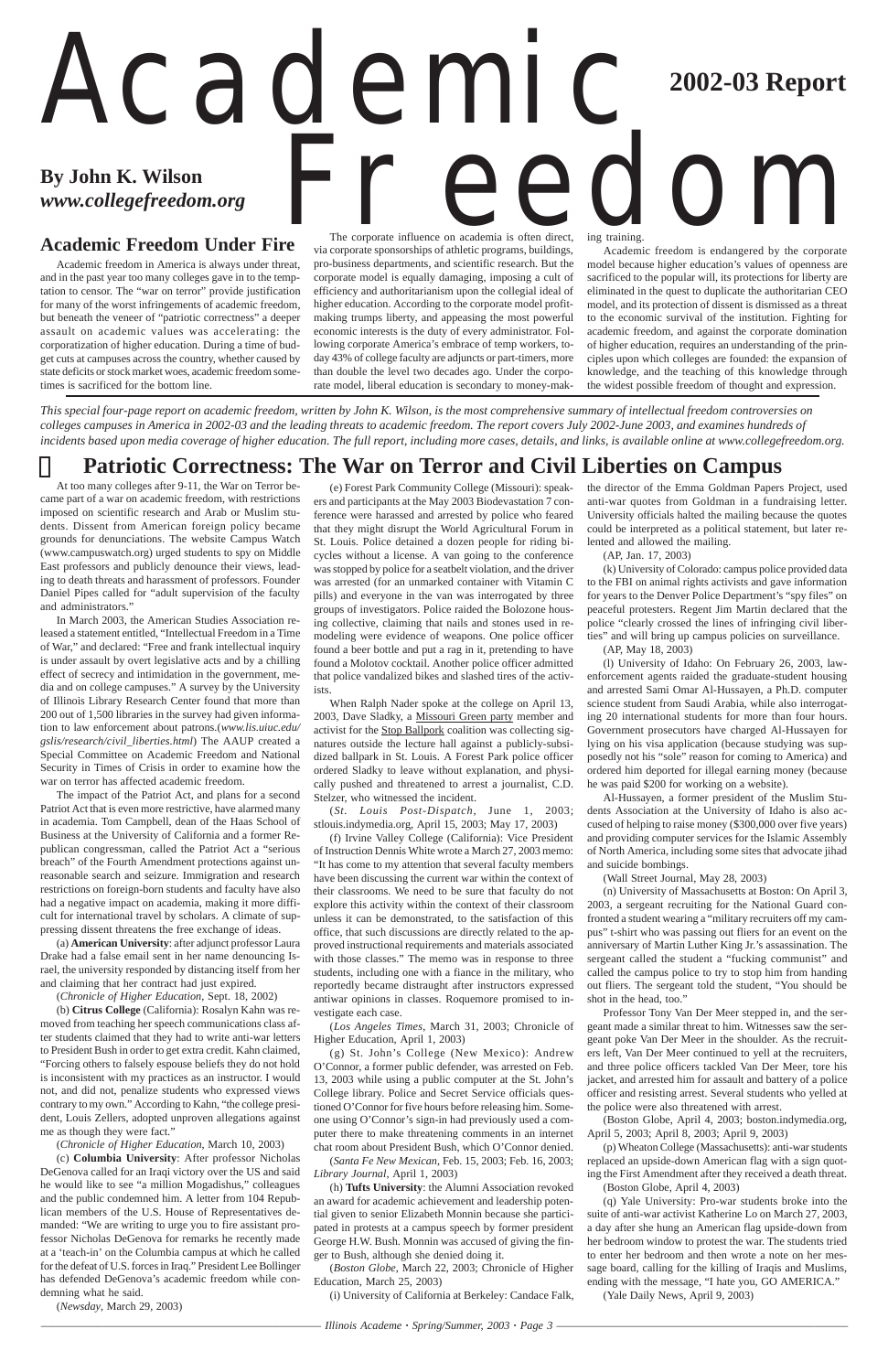### Censorship of Student Publications SPLC, Feb. 21, 2003)

#### **Suppressing the Press**

(a) **Governors State University** (Illinois): In the most critical case for freedom of the college press, student newspapers won a victory in the 7<sup>th</sup> Circuit Court of Appeals, which ruled on April 10, 2003 that Governors State University did not have a legal right under the 1988 *Hazelwood* high school newspaper case to censor college newspapers. Jeni Porche and Margaret Hosty, former editors of the *Innovator* student newspaper, sued Governors State University, accusing university officials of tampering with their mail, locking them out of their office, replacing a computer without consent and calling the paper's printer to demand prior review of the paper.

The Oct. 31, 2000 issue included an article about a grievance filed by *Innovator*'s faculty advisor who had been dismissed. GSU president Stuart Fagan declared that the editors "failed to meet basic journalistic standards." The administration ordered the printer not to print any further issues of the *Innovator* until an administrator had read over the issue in advance to ensure it met "journalistic standards." Since that date, the *Innovator* has not been published. Governors State began a new student newspaper, the *Phoenix*, in Fall 2002, but it has refused to relinquish the power of censorship.

Although Illinois Attorney General Lisa Madigan declared in a Fall 2002 debate that she did not support censorship of the college press, her office has continued to make the argument that public universities can censor student papers, and appealed the 7<sup>th</sup> Circuit decision for an *en banc* hearing by all of the 7<sup>th</sup> Circuit judges. The case will return to a lower court for trial.

*(Hosty v. Carter*, 2003 WL 1844809 [7th Cir. April 10, 2003]; www.collegefreedom.org/gsu.htm)

(b) **Stetson University** (Florida): Administrators shut down *The Reporter* for the rest of the semester after its April Fools edition, *The Distorter*, included satirical articles deemed racist, profanity, and an offensive sexadvice column. Although the editor in chief and the sex columnist apologized and offered to resign, the administration demanded that the newspaper cease publication for the school year. Staff members were given 15 minutes to remove belongings from the newspaper office as the locks were changed. Michelle Espinosa, dean of students, declared: "We believe very strongly in students' need for autonomy. But the students do assume responsibility for their editorial decisions." According to Espinosa, "It's a violation of the mission statement and ethical guidelines described under the parameters of the university."

(AP, April 11, 2003; *FSView & Florida Flambeau*, April 14, 2003; Student Press Law Center, April 16, 2003)

#### **Legal Threats**

(c) **Harvard University Graduate School of Business**: After *The Harbus* published an Oct. 28, 2002 editorial cartoon criticizing technical problems with the Career Link Program and

using the phrase "incompetent morons," editor Nick Will was given a verbal warning for the cartoon for violating the community standards code. Will resigned because of "personal intimidation and threats" and to "avoid personal risk" of further disciplinary action. Harvard Business School Dean Kim B. Clark admitted making an error in the case and promised that Harvard would commit to protecting free speech.

(SPLC, Jan. 14, 2003)

(d) **Oakland University** (Michigan): *The Oakland Post* objected to a closed briefing held for trustees in violation of the open meetings act, and staffers filed a lawsuit against the trustees and led a petition drive with 1,200 signatures calling for open meetings. University general counsel Victor Zambardi threatened to sue the paper: "if the Oakland [Post] publishes another article stating or implying that the board has violated the Michigan Open Meetings Act, or files another false complaint, I will recommend the immediate commencement of legal proceedings against the Oakland [Post] as a corporate entity and against those individuals responsible."

(SPLC, April 1, 2003)

(e) **Texas Tech**: Sandeep Rao was expelled from medical school on April 25, 2002 after he wrote a Jan. 24 column in *The University Daily* discussing his experience during an autopsy. The school said Rao had violated the terms of a confidentiality agreement, promising not to reveal information that could identify patients. On May 12, 2003, the state appellate court in Amarillo upheld a previous court order that overturned the punishment and allowed him to remain in school pending the outcome of his lawsuit, which will determine whether his free-speech rights were violated.

(SPLC, July 2, 2002; June 3, 2003; *Texas Tech University Health Sciences Center v. Rao*, 2003 WL 21058116.)

(f) **Utah Valley State College**: Administrators sought to punish *College Times* opinion page editor Michael Strong and staffer Angela Nibley for a controversial column written by Strong that accused campus officials of favoritism in letting Nibley drop classes late. Strong was accused by editor-in-chief Brian Hassler of inserting the column after the editor had approved the page, a charge which Strong denied. The editor-in-chief removed the printed copies when the column was discovered. Strong and Nibley had their newspaper tuition waivers immediately revoked; Nibley was also dropped from her classes for nonpayment, and lost her campus job. In addition, Strong and Nibley were brought up on charges under the campus conduct code, accused of delivery of false information to college personnel, failure to respect the rights of others, and failure to act in a way that does not endanger the health and well-being of other students or school personnel. The charges were later dropped. (*Deseret News*, Jan. 30, 2003; *Salt Lake Tribune*, Feb. 7, 2003) **Newspaper Advisers**

(g) **Mount Saint Mary's College**: William Lawbaugh, adviser for the *Mountain Echo*, retired in August 2002. Lawbaugh had been reprimanded and had part of his salary withheld for refusing to censor the student newspaper.

(*SPLC Report*, Winter 02-03)

(h) **Southern Connecticut State University**: President Michael Adanti and other top administrators sought to remove newspaper adviser Frank Harris III because he refused to exercise prior restraint of the paper. On Sept. 20, 2003, the university's Academic Freedom Committee declared, "The administration cannot, contractually, remove an adviser because of actions and statements that are protected as part of the faculty's academic freedom. The contract stipulates that faculty cannot be disciplined by administration for the exercise of protected free speech and/or conduct ...Faculty do have the right not to be disciplined for the exercise of academic freedom." The administration finally agreed to let Harris have his job back.

(*Connecticut Law Tribune*, Sept. 30, 2002)

(i) **Southern Utah University**: two *University Journal* articles criticizing campus policies on condoms, accompanied by an illustration of a condom on a banana, caused the president and a trustee to attack the newspaper, and led to a steering committee addressing final control over newspaper content. Trustee Dane Leavitt (brother of the Governor) wrote to newspaper adviser Paul Husselbee, "In analyzing your managing director performance in this instance, I am left to assume you were either absent, recklessly negligent or guilty of very poor judgment." President Steven Bennion asserted that the university has "a responsibility to monitor the paper" and its content. An investigation by the Society of Professional Journalists blamed a "perceived climate of intolerance" and "threatening" administrative complaints about content.

(SPLC, Oct. 10, 2002; *Salt Lake Tribune*, Sept. 26, 2002; Dec. 9, 2002)

(j) Tennessee State University: Pamela Foster, adviser to *The Meter*, refused a request by the head of the communications department to "perform mandatory prior review" of the newspaper.

(AP, Dec. 9, 2002; *SPLC Report*, Spring 2003) (k) **Thiel College** (Pennsylvania): the newspaper adviser to the *Thielensian*, Dan West, resigned for fear that articles unpopular with the administration that he refused to censor would affect his chances at promotion and tenure. Members of the board of trustees were concerned about a front-page photograph of a student wearing condoms on her ears during a sex education event, and the paper had also written about above average administrative salaries. After West quit, the administration ordered the printer not to publish the paper until the Dean of Student Services called to approve it, claiming that delaying the issue by at least one day was necessary due to liability issues.

(*Pitt News*, Feb. 14, 2003;

(l) **Wagner College** (New York): After *The Wagnerian* ran a sex column, administrators removed all the copies of the newspaper on Nov. 22, 2002, and threatened to fire the newspaper adviser. The Administration claimed to fear litigation from the parents of students who answered the question "Orgasms: Do you fake it?" Petitions were signed by 58 professors and more than 700 students protesting the "restriction of free speech at Wagner."

(SPLC, Feb. 4, 2003)

#### **Prior Restraint**

(m) **Community College of Baltimore Co. at Catonsville**: Peter Law, director of student life, confiscated all 1,000 copies of *The Red and Black* on April 9, 2003, claiming that it needed fact checking by the newspaper adviser. The paper, which has criticized the administration as "top-heavy" and included an editorial critical of the college's hiring practices, was released more than a day later.

(*Baltimore Sun*, April 14, 2003; SPLC, May 6, 2003)

(n) **Cumberland County College**: College officials prevented *The Voice* from taking a photograph of a Sept. 11 remembrance banner after one anonymous student wrote an obscenity on it. Administrators criticized adviser Patty Hanahoe-Dosch for telling the media about what happened, leading her to fear retaliation and seek another job.

(SPLC, Dec. 20, 2002; *SPLC Report*, Spring 2003)

(o) **Loyola University** (New Orleans): President Bernard Knoth banned the *Maroon* newspaper from reporting on the departure of prominent music program director Scott Fredrickson in the May 9, 2003 issue. When Knoth learned of the story being written on May 8, he ordered the journalists to delete any reference to Fredrickson being fired, and called back a few minutes later to order the removal of the entire story. When a production mistake caused a headline from the censored story to be printed in the May 9 issue, staffers felt obliged to pick up the copies. University officials picked up the newspaper and destroyed it; the issue was corrected and reprinted for distribution on May 12.

(*New Orleans Times-Picayune*, May 11, 2003; SPLC, May 15, 2003)

(p) **Murray State University** (Kentucky): Administrators ordered the creation of a prior review board for the student-run television station to examine all opinion and entertainment programming before broadcast. An animation created by two students about a fictional all-black residence hall was deemed racist. Gary Brockway, provost and vice president of academic affairs, asked for the two cartoonists to be fired and declared, "state funding cannot be used to support racism on our campus." The two students were allowed to keep their jobs, but were told to create more positive messages about the university. (SPLC, Oct. 30, 2002)



(q) **Seminole Community College**: After delaying publication of *The Scribe* for four days in Sept. 2002, administrators finally allowed the newspaper to publish a sex column in which sex is described as shagging ass, women who do not use birth control were called "stupid bitches," and the word "scumbag" was used. Administrators asserted that they still had editorial control over the newspaper.

(Sun-Sentinel, Sept. 20, 2002; SPLC, Sept. 17, 2002)

(r) **University of Iowa**: administrators apologized for requiring prior review of scripts from a news broadcast by students that dealt with a campus murder trial.

(Daily Iowan, Dec. 18, 2002)

(s) **University of Wyoming**: Since September 2002, President Philip Dubois has refused to allow the student publications board and the student newspaper, the *Branding Iron,* to use the newspaper's own funds to sue the campus police in order to obtain information about two sexual assaults on campus. Dubois also proposed changing the structure of the publications board after it approved the lawsuit.

(AP, Dec. 16, 2002; Wyoming Tribune-Eagle, Jan. 11, 2003; SPLC, Jan. 31, 2003)

(t) **Washtenaw Community College**: Citing Michigan's Campaign Finance Act (which prohibits state-funded institutions from taking political stands), administrators ordered the college-funded newspaper, *The Student Voice*, to eliminate an editorial endorsing board of trustees candidates in the Oct. 26, 2002 edition and publish it instead as a letter to the editor. (SPLC, Nov. 11, 2002)

#### **Trashing Newspapers**

There are 34 student newspaper trashing incidents in 2002-03, a slight increase from the previous year, including these:

Drexel University Eastern Michigan University Elmhurst College Framingham State College Georgetown University Georgia State University Illinois State University Marquette University Murray State University Niagara County Community College Northern Michigan University San Antonio College San Diego State University South Dakota State University State University of New York at Albany University of California at Berkeley University of California at Davis University of California at Irvine University of California at Riverside University of Connecticut University of Oregon University of Wisconsin-Marathon County University of Wisconsin at Oshkosh University of Wisconsin at River Falls University of Wisconsin-Waukesha Vincennes University Washington University

> **For more cases, read www.collegefreedom.org**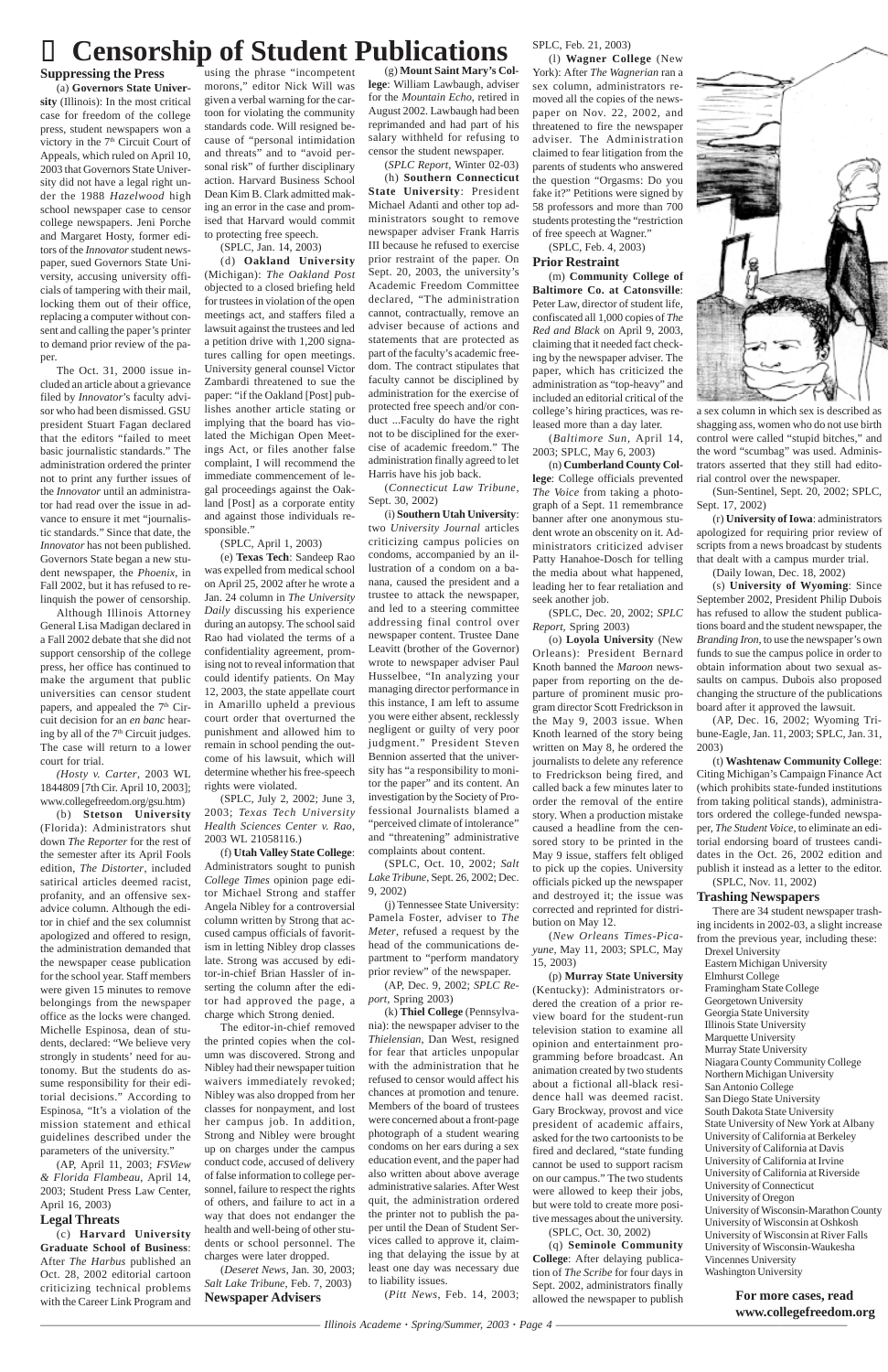————————————————————————— *Illinois Academe · Spring/Summer, 2003 · Page 5* ——————————————————————————



#### **Speech Zones on Campus**

In March 2003, the Foundation for Individual Rights in Education (FIRE) launched a crusade against speech codes, beginning with vague harassment policies at Shippensburg University. Thor L. Halvorssen, executive director of FIRE, stated: "We are going to bring them all down. We are hereby declaring war on speech codes at public universities."

(a) Chico State (California): In addition to limiting free speech to certain zones, Chico State limits expression within these zones. In April 2003, an anti-abortion group was ordered to leave a free speech zone because its posters of aborted fetuses offended people at an event sponsored by the Women's Center.

(ErinOConnor.org, May 1, 2003)

(b) Citrus Community College (California): The campus speech zone policy limits protests to 8am-6pm within three specified zones, and bans amplification even within the zones. Protesters must notify the College Security Office about the content of the message. When student Chris Stevens sought to hold a "Pro-America" rally and also to protest Gov. Gray Davis' education budget, he was warned that he would be arrested and expelled if he went outside the free speech zones. Only registered student groups are allowed to hold events outside the zones.

Two pro-life activists were arrested on Nov. 13, 2002 for stepping outside a free speech area and refusing to return to the zone. Citrus College president Louis Zellers argues that the zones "protect not only the people who want to speak or demonstrate, but also our students who are intimidated by it." Citrus College also prohibits "indecent" and "offensive… expression or language." All posters, fliers, and publications require prior approval from the administration, and banners must be approved by Student Affairs staff using student artists hired by their office.

(*Clarion*, Nov. 20 2002; *USA Today*, May 19, 2003)

(c) Iowa State University: Although a new policy enacted in 2001 allows protest outside two official "free-speech zones," some students have urged overturning restrictions on the size of groups and proximity to buildings. The Campus Greens were asked to move away from a building dur-

ing a September 2002 protest against EPA Director Christine Todd Whitman.

(AP, Nov. 21, 2002)

(h) University of South Florida: In Jan. 2003, students planned a march through campus to the building where the hearing about Sami Al-Arian was scheduled to be held. However, the University decided to move the hearing off-campus, to the Embassy Suites, where protesters on private land were kept more than 100 yards away in a "free speech zone."

(d) Irvine Community College: In April, 2002, a federal judge ruled that the South County Community College District in California violated student free speech in a 2000 policy. U.S. District Judge Audrey Collins ruled, "because the provisions provide the college presidents with absolutely no standards to guide their decisions, they are unconstitutional." (*SPLC Report*, Winter 02-03) (e) San Diego State University: legal demonstrations are allowed in only one zone, the "Free Speech Steps" in front of the student union from noon to 1 pm, and demonstrations must be approved two

days in advance (one month if amplification is used). Rules also restrict signs and banners to two designated walls and sizes of 18"x20".

(f) University of Houston: After administrators approved a large anti-abortion exhibit on the main campus in March 2002, the Pro-Life Cougars student group tried to bring it back in June 2002. When university officials refused, citing its disruptiveness, the students sued, and a federal district judge on June 24, 2002 declared the speech policy, which limits free speech to four zones, unconstitutionally vague. The next day, the University of Houston president unveiled a new speech policy that opponents claimed is even more restrictive because students must register 10 days in advance for protests. University of Houston officials allowed a March 13, 2003 gay rights rally outside the university's free speech zones because it was a university sponsored event, not one sponsored by a student group.

(*National Law Journal*, October 1, 2002; AP, Oct. 3, 2002; *Houston Chronicle*, March 17, 2003)

(g) University of Maryland at College Park: On March 6, 2003, Daniel Sinclair and Rebecca Sheppard, two students with the ACLU, sued over a campus policy that limits public speaking to one building and permits distribution of literature on only one sidewalk. According to their lawsuit, "Even in those limited areas where such activity is ever permitted, the university severely restricts the times and days during which it is allowed." University spokesperson George Cathcart declared, "People also have the right to go to class and not be harassed, so it's always a balance of those things, but the university does make a tremendous effort to make sure that people have an opportunity to express their views, no matter how unpopular they may be."

(ACLU, March 6, 2003; SPLC, March 12, 2003)

(*USF Oracle*, Jan. 27, 2003)

(i) University of Texas at El-Paso: The ACLU filed a lawsuit March 7, 2003 accusing university officials of denying students freedom of speech by refusing requests for permits to speak at the two free speech "zones" on campus. According to UTEP student Ruben Reyes, "Dean Schafer would demand to know the content of the presentations of particular speakers, hence making the content of a speaker's speech a criterion for whether that individual would be allowed to speak." After Reyes' requests for

events were repeatedly denied, Reyes spoke extemporaneously about free speech until university officials threatened to expel him for speaking outside the zones.

(*Daily Texan*, March 6, 2003; SPLC, March 12, 2003)

#### **Free Speech Victories**

(j) Illinois State University: the Academic Senate voted overwhelmingly in Oct. 2002 to oppose a proposed "speech zone" code that would limit protests and distribution of literature to a handful of areas on campus. There is still a formal ban on all amplification on campus..

(SPLC, Oct. 29, 2002)

(k) Iowa State University: A new policy will allow students to protest outside of the two official "free speech zones" on campus, although restrictions are still placed on the size of groups and their proximity to buildings. In September 2002, the Campus Greens had been asked to move away from a building where they wanted to protest against EPA director Christine Todd Whitman. (AP, Nov. 21, 2002)

(l) University of California at

Berkeley: administrators replaced a ban on "fighting words" with a narrower policy against harassing speech toward a specific person.

(AP, April 29, 2003)

(m) University of Illinois: On Jan. 27, 2003, three activists opposed to the school's mascot, Chief Illiniwek, filed a \$2.5 million federal civil rights lawsuit against University police and security staff. They were ordered to leave a Jan. 27, 2002 women's basketball game for yelling that the Chief is a racist symbol. Cook was convicted of resisting arrest for refusing to leave. Chancellor Nancy Cantor has written that the removal of the activists "did not comport with the University's policy on free speech."

(Daily Illini, March 20, 2003) (n) University of Illinois: after losing a July 22, 2002 court decision about its ban on anti-Chief activists from speaking to athletic recruits, university officials have appealed the case. So far, the U of I has spent over \$260,000 defending itself in the case, and is liable for \$5,000 for damages and about \$300,000 in ACLU legal fees.

(Daily Illini, Oct. 15, 2002)

(o) University of Texas at Austin: a November, 2002 report proposed a ban on "free-speech zones" and added areas where amplified sound is permitted for protests. No written permission would be needed for non-amplified protests, and signs would be allowed in buildings.

(Houston Chronicle, Nov. 11, 2002)

(p) West Virginia University: In Nov. 2002, arestrictive freedom of expression policy was replaced with a new set of rules which suggest, but do not require, protests be held in designated zones.

(*SPLC Report*, Winter 2002- 03; AP, Nov. 11, 2002)

(q) Western Illinois University: in May 2003, the university dropped a 1995 speech zone code which required 48 hour advance reservation for a free speech zone. After students and faculty held a protest, president Al Goldfarb removed the restrictions and declared, "There is no better place for free and open expression of ideas than a public university. Our entire university represents the ideal of freedom of expression. I do not believe that we would ever want to restrict free speech to a specific area on campus."

(*Peoria Journal-Star*, May 6, 2003; AP, May 9, 2003)

#### **Speakers Censored Commencement**

(a) Rockford College: New York Times reporter Chris Hedges had to cut his commencement speech short after being heckled by some in the audience for being critical of the war against Iraq. Hedges faced boos, people walking out, turned backs, catcalls, foghorns blaring, people singing "God Bless America," chants of "USA! USA!" audience members trying to climb on to the stage, and people shouting, "Go home!" and "send him to France" during his 18 minute speech. Hedges' microphone was unplugged twice during the speech.

Rockford College president, Paul Pribbenow, appealed for order during the speech: "My friends, one of the wonders of a liberal arts college is its ability and its deeply held commitment to academic freedom and the decision to listen to each other's opinions."

When the microphone was unplugged a second time, Pribbenow and Hedges "discussed how best to proceed in an obviously dangerous environment and agreed that Mr. Hedges would bring his speech to a close in some appropriate manner. Mr. Hedges did so."

Pribbenow explained, "I want commencement to be more than just a pop speech." Pribbenow received death threats and had to change his home telephone number. According to Pribbenow, "Maybe what this illustrated is that the belief that a timely and challenging issue is relevant for a com-

mencement may have been naive."

#### (www.rrstar.com) **Disinvited Speakers**

(b) Bucknell University: the Dean of Students office withdrew funding for a Conservatives Club speech by Thor Halvorssen, executive director of the Foundation for Individual Rights in Education (FIRE). The University claimed FIRE had threatened to sue Bucknell. Halvorssen waived his honorarium and spoke at Bucknell.

(*Counterweight*, Oct. 4, 2002)

(c) Catholic University of America (DC): Eleanor Holmes Norton was banned from a scheduled booksigning at the Catholic University of America bookstore after the College Republicans and Students for Life objected to her support for abortion rights.

(*Washington Post*, Feb. 3, 2003)

(d) City University of New York: several conservative speakers boycotted a Fall 2002 conference examining the legacy of Sidney Hook because Cornel West was invited to speak.

(Chronicle of Higher Education, July 5, 2002)

(e) Colorado College: Palestinian activist Hanan Ashrawi spoke on campus Sept. 11, 2002, despite protests against her presence.

(Chronicle of Higher Education, Sept. 10, 2002)

(f) College of the Holy Cross: A Nov. 1, 2002 speech by Rev. Michael Prior, chair of the Holy Land Research Project at St. Mary's College in England, was cancelled because of allegations of anti-Semitism.

(Massachusetts *Telegram & Gazette*, Dec. 10, 2002)

(g) Colltown (Maryland). Daniel Pipes was disinvited in Oct. 2002 from a speech sponsored by a consortium of Baltimore-area colleges because of the controversy over his website www.CampusWatch.org since it "might cause unseemly reactions among both the participants and the audience."

(National Review, Jan. 7, 2003; Chronicle of Higher Education, January 31, 2003)

(h) Harvard University and University of Vermont: rescinded an invitation for a poetry reading by poet Tom Paulin because he was quoted in April 2002 in *Al-Ahram Weekly* saying about Jewish settlers on the West Bank: "They should be shot dead. I think they are Nazis, racists. I feel nothing but hatred for them." Harvard's English department voted on Nov. 19, 2002 to reinstate the poetry reading. (New Yorker, Jan. 27, 2003) (i) Stanford University (California). In December 2002, the Stanford Israel Alliance rescinded an invitation to Daniel Pipes because "there has already been a great deal of controversy over Campus Watch." (*National Review*, Jan. 7, 2003) (j) University of Michigan: columnist and attorney Debbie Schlussel filed a lawsuit Oct. 8, 2002 for the Michigan Student Zionists to ban the Second National Student Conference on the Palestine Solidarity Movement at the University of Michigan.

(AP, Oct. 10, 2002)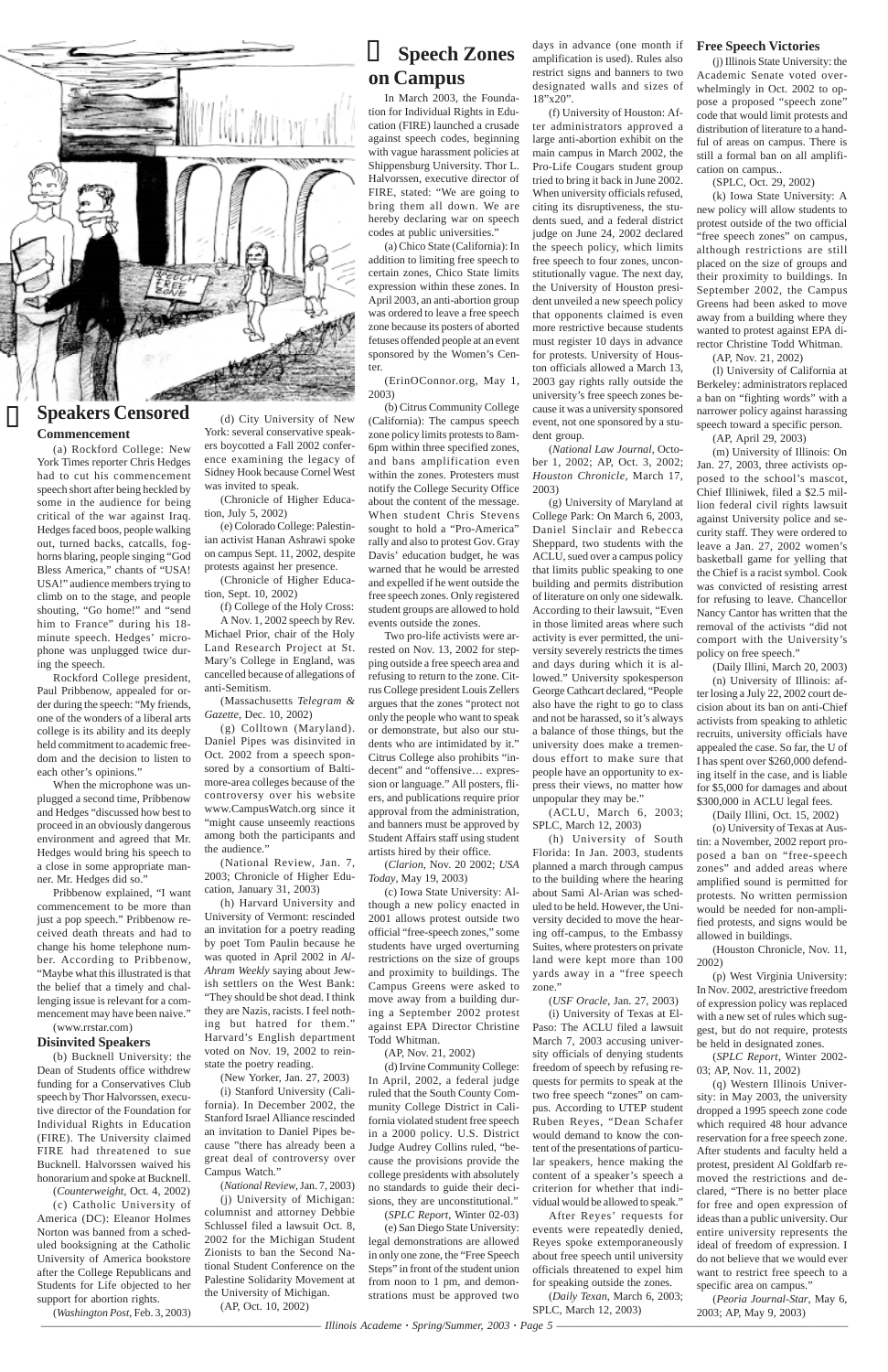————————————————————————— *Illinois Academe · Spring/Summer, 2003 · Page 6* ——————————————————————————

# Academic Freedom Silencing Dissent campus and university governance and con-

#### **Copyright Restrictions**

a) Harvard University: after previously only cutting off network access for users while they are sharing copyrighted materials, Harvard officials feel obligated by the DMCA to cut off network access for a year to any student found infringing copyright laws after they receive a first warning.

(Harvard Crimson, April 11, 2003; April 16, 2003)

b) Kent State University: the university shut down a website with anime images, including some sexual images. Computer systems analyst Jeff Bailey, who created the website, is head of the KSU Anime Association. Administrators claimed that the site violated copyright laws and failed to follow the University Policy Register that websites must "relate to the university's missions of teaching, research and service."

(Daily Kent Stater, Feb. 28, 2003)

c) New Jersey Institute of Technology: the Student Senate, at the best of administrators, passed a resolution for a ban on all file sharing on the campus network.

(Chronicle of Higher Education, May 23, 2003)

d) Ohio State University: in May, 2003, police officers raided four dormitory rooms and seized computers from students who were running a file-sharing service on the campus network. The students may be charged with stealing state resources for using the network.

(Chronicle of Higher Education, May 23, 2003)

e) Penn State University: The Recording Industry Association of America (RIAA) sent a legal warning of copyright infringement by distributing the songs of Usher on its ftp server. In reality, the server held professor Peter Usher's work on radio-selected quasars and a song by astronomers about a gamma ray satellite. The network security office ordered the astronomy server to remove the song or have the server shut down in 24 hours. RIAA apologized for the mistake caused by its automated search engines. Penn State has taken strong action against file-sharing, using software to track down students who are sharing files, issuing more than 200 warnings in a month that another violation will result in losing access to the university network.

(CNETnews.com, May 12, 2003; *Chronicle of Higher Education*, May 23, 2003)

f) Purdue University: On Nov. 25, 2003, the Supreme Court of California ruled that former Purdue student Matthew Pavlovich could not be sued in California for publishing codes online in 1999 that can be used to unscramble encrypted DVDs.

(Pavlovich v. Superior Court, 2002 WL 31641714 (Calif. Nov. 25, 2002))

g) University of Cincinnati: campus police have identified 13 residence hall residents who they suspected of copyright violations after searching computers in the residence halls. Downloading the material is being treated as a violation of the student code of conduct. Judicial Affairs Director Daniel Cummins said that event though students may not realize that their downloading illegal, "not knowing does not give you an excuse."

(University of Cincinnati News Record, Feb. 14, 2003)

h) University of Michigan: graduate student Niels Provos moved his research from a campus server to one in the Netherlands for fear that it might violate a Michigan copyright-protection law.

(Chronicle of Higher Education, May 16, 2003)

#### **Internet Restrictions**

i) Cal Poly State University at San Luis Obispo: the executive committee of the Academic Senate rejected a proposal to ban pornography on campus computers. The resolution would have allowed professors to view sexually explicit images only for academic purposes.

(*Mustang Daily*, Feb. 10, 2003; *Chronicle of Higher Education*, March 14, 2003; AP, May 15, 2003)

j) University of California at San Diego: administrators retracted their demand for Che Café, a student organization's website, to remove a link to the website of the Revolutionary Armed Forces of Colombia (FARC). Campus officials had feared that because FARC is a designated foreign terrorist group, the website link was a violation of the Patriot Act. Gary Ratcliff, director of University Centers, wrote, "Providing material support or resources to a designated [terrorist organization] is a violation of federal law. Using UCSD computing resources to violate federal laws is against UCSD Policies." UCSD officials backed down after public complaints, and later asserted that they only objected to hosting the FARC website (which hasn't happened since 1996). UCSD had previously ordered the removal of the Groundwork Collective's link to the alleged terrorist group the Kurdistan Workers Party, and placed the organization on probation. (SPLC, Oct. 8, 2002) k) University of Illinois at Chicago: UIC officials spent thousands of dollars on a lawsuit to stop a website from operating with the domain name uiconline.com. The suit also complained that the site used logos and colors similar to UIC's. The site, owned by UIC student government president Angel Alvarez, linked to the library, the registrar's office, and academic departments.

(*Chicago Tribune*, April 13, 2003)

#### **Computing and Internet Freedom**

#### **Homophobia on Campus**

*Campus Climate for Gay, Lesbian, Bisexual, and Transgender People,* a 2003 report by Susan Rankin for the National Gay and Lesbian Task Force, found that more than one in three GLBT undergraduates experienced anti-gay harassment in the past year. Almost 20 percent of respondents feared for their safety. Anti-gay graffiti and vandalism of posters for GLBT activities are common.

a) Boston University: Chancellor John Silber banned a gay-straight alliance from the university-controlled Boston University Academy, claiming that group was "forcing young people to define themselves in terms of sexual orientation." Silber said, "We're not running a program in sex education…. They can go to public school and learn to put a condom over a banana."

(*Chronicle of Higher Education*, Sept. 9, 2002; Oct. 11, 2002)

b) Central College (Iowa): Brad Clark, the student body president and a leader with InterVarsity Christian Fellowship, came out of the closet. Clark was asked to step down by InterVarsity staffers because he would not agree that homosexuality is illegitimate.

 $\frac{1}{\sqrt{2}}$ Susan O'Malley, chair of the CUNY faculty senate, opposed the decision: "The granting of tenure should be handled locally by a college, not by the central administration." The University Faculty Senate on March 25, 2003 passed a resolution that "calls upon the Chancellor to affirm a policy of non-interference with established (*Iowa State Daily*, April 2, 2003)

c) Chestnut Hill College: Meghan Sullivan, an alum and part-time religion teacher, attended a lecture on gay rights at the University of Pennsylvania, and was quoted in its student newspaper identifying herself as a lesbian. Sullivan was given a choice between identifying herself publicly as a Chestnut Hill professor or as a lesbian. Sullivan decided to resign.

(*Philadelphia Inquirer*, May 15, 2003)

d) University of Maryland: The Family Policy Network threatened to sue the university for distributing copies of the play "The Laramie Project" if opposing views might be stifled.

(*Diamondback*, Sept. 3, 2002)

(a) College of William and Mary: a student who put up a poster about her rape at a fraternity house had it taken down by campus officials because it named the rapist, who had been expelled for the attack. Administrators apologized and allowed the posters put back up when federal officials informed the college that federal privacy laws could not prohibit a rape victim from discussing her attack.

(Chronicle of Higher Education, Oct. 14, 2002; SPLC, Oct. 29, 2002)

(b) DePaul University: DePaul students Giuseppe Alcoff, Matt Muchowski, and Justin Datta were banned from running for student government in May 2003 because they posted fliers which had been prohibited by the election committee due to political statements. According to Muchowski, "we wanted to run for student government to make some changes around our university. We wanted to kick coca-cola off our campus because they kill union organizers in Colombia, we wanted to make the Patriot Act invalid on our campus because it invades our privacy, and we wanted to help prevent sexual assault at DePaul." Because the fliers advocated political positions, they were banned. The students were told before

a debate on student government, "Seeing as how student government is the voice of the students at DePaul University, any criticism of student government will be taken as slander against the entire student body of DePaul, and the offending candidate will be written a warning."

(Chicago.indymedia.org, May 10, 2003)

(c) Harvard University: After an antiabortion student group complained that its posters showing a fetus were being destroyed, the Undergraduate Council passed a resolution calling for the College to punish students who destroy posters. The Council also promised to reimburse any group for destroyed poster. Later that month, an Undergraduate Council member who supported the resolution, Thomas Mucha, admitted to ripping down posters he found "obscene and offensive." The posters, for the Freedom in America Policy Group, showed a naked couple with airbrushed genitalia and read, "Does Your Mother

Know What Websites You Look At? The Government Does."

(Harvard Crimson, March 13, 2003)

(d) Montana State University-Northern: former professor Doug Giebel received \$26,500 in a settlement of a lawsuit against his former department chair Stephen Sylvester, who was accused of removing posters publicizing Giebel's 1996 speech on campus.

(SPLC, Dec. 20, 2002)

(e) New York University: A student tore down a student group's poster that said "Think big: Bomb Iraq" because it "is no less dangerous than a physical assault."

(*US News & World Report*, Dec. 9, 2002) (f) Princeton University: posters were torn down that promoted an event featuring representatives from the Gay Men's Health Center in New York speaking on "safer sex and healthy relationships." The ads showed same-sex couples hugging and kissing. After Public Safety asked the Facilities staff to remove some anonymous pornographic posters, the posters for the sex talk were also removed due to a miscommunication.

(Nassau Weekly, Oct. 2002)

(g) Rutgers University at New

Brunswick (New Jersey): 25 members of the Israel Action Committee Rutgers University and other Jewish groups held a sit-in March 7, 2003 in the Douglass College Center to protest the University's decision to allow pro-Palestinian groups to hang a banner that read, "From the River to the Sea, Palestine will be Free."

(Daily Targum, March 10, 2003)

(h) University of Illinois at Chicago: conservative activist David Horowitz reported that during a visit to the University of Illinois at Chicago, "I wandered over to the Student Union and came upon the sign denouncing me as 'Racist, Sexist, Anti-Gay.'" According to Horowitz, "I didn't regard this as speech so much as a gesture like kicking me in the groin. It seemed extremely perverse of her to be defending her right to slander me to my face. So then and there — in front of her and the university official — I ripped down her sign." (Horowitz blog, Nov. 5, 2002)

#### **Silencing Dissent**

(a) Boston University: in May 2003, Chancellor Silber forced the resignation of dean Brent Baker. After Baker quoted from Silber's own book at a May 18 graduation ("Deans may lose their jobs and be undone precisely because they have done their jobs exceedingly well"), he was ordered to step down two months early. When Bill Lawson, chair of the film and television department, called Silber and allies a "cabal of misfits" at a faculty meeting, Lawson was also stripped of his position on orders from Provost Dennis Berkey and Silber's friends.

(*Boston Globe*, May 25; *Chronicle of Higher Education*, May 28, 2003)

(b) Brooklyn College: the City University of New York board overruled Brooklyn College officials and gave tenure to history professor K.C. Johnson. Johnson had been denied tenure because he was regarded as "uncollegial" after he criticized colleagues during a job search, including the chair who wrote that he wanted to interview "some women we can live with, who are not whiners from the word go or who need therapy as much as they need a job."

campus and university governance and contractual procedures, including appeals and grievances."

(New York Times, Dec. 18, 2002; Feb. 25, 2003; Chronicle of Higher Education, May 23, 2003)

(c) Pikes Peak Community College (Colorado): history professor Katherine Sturdevant was reinstated as chair of the history department and given a raise along with a \$75,000 settlement. Sturdevant had been removed after creating a survey for faculty about top administrators and defending a colleague who wrote a parody titled "Gringo American Studies."

(Chronicle of Higher Education, Sept. 5, 2002)

(d) Shaw University (North Carolina): Gale Isaacs was fired on November 16, 2002 after she helped to create an anonymous email resolution that criticized president Talbert Shaw and the Board of Trustees for creating "the present atmosphere of contention and distrust of the faculty and staff." President Shaw accused Isaacs of "demonstrated faithlessness in and disloyalty to the university." Isaacs had taught for 16 years there, but Shaw University does not offer tenure. The anonymous letter by Isaacs was found by student government member Shaniqua Bizzell, who read it aloud and gave out 60 copies to other students. Bizzell was evicted as punishment.

(Chronicle of Higher Education, Dec. 16, 2002; AP, Feb. 13, 2003)

#### **Censorship of Posters**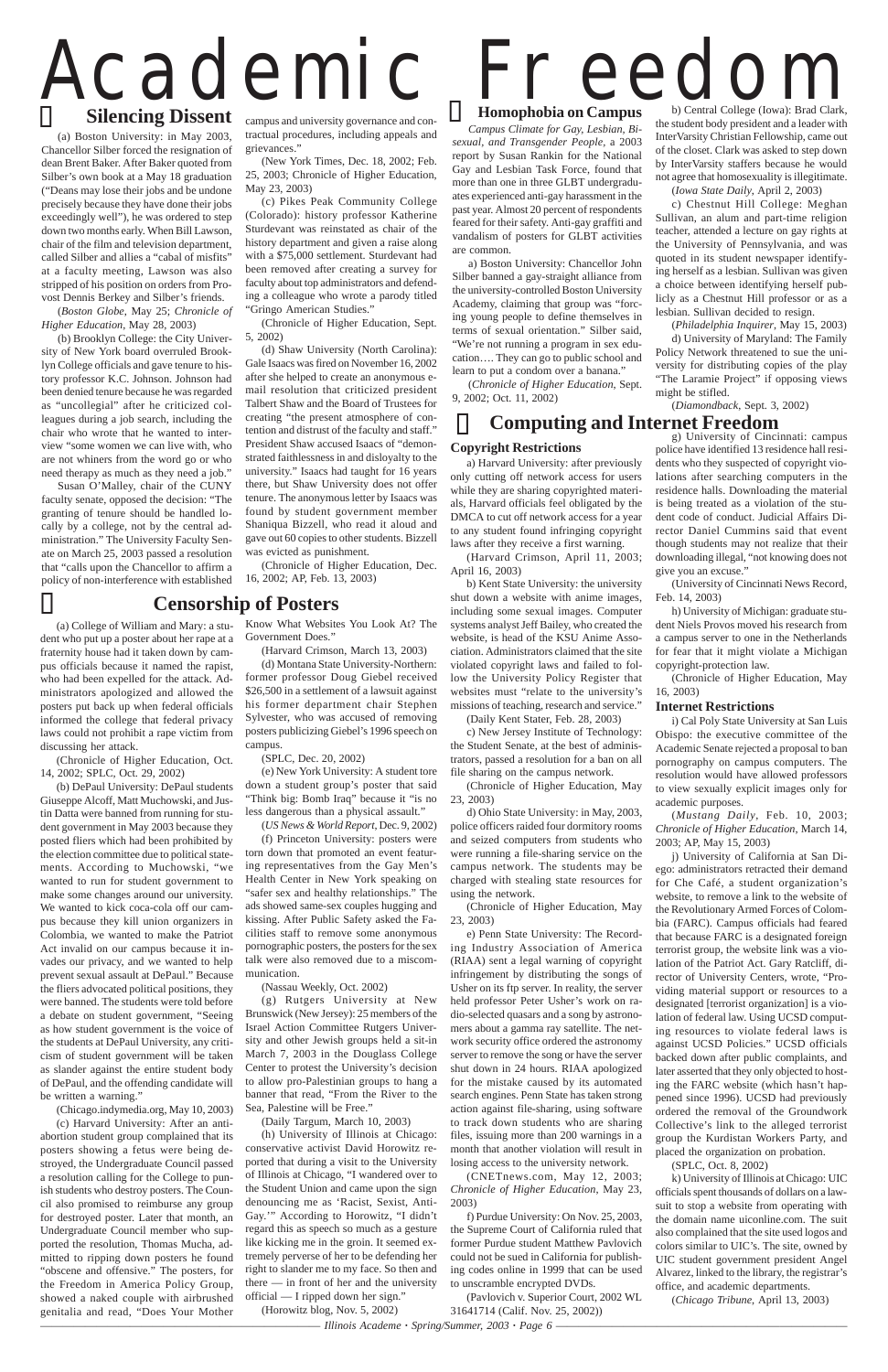# Liberal Education *continued from page 1*

Why would we ask about the value of such an education?

I think several things have been responsible for the climate of siege we are experiencing. First we saw and are seeing with increasing intensity the need to save money at the federal and state levels. When you look at entitlements in state and federal budgets, you begin to realize the degree to which flexibility in spending is limited. About the only area of the State budget that is flexible is support for higher education, and even the entitlements understood to support K-12 education are now no longer being seen as sacred. And aside from pork-barrel appropriations which continue unabated despite any financial crisis, programs originally funded by the federal government have since the late 1980's been shifted to the states, which have seen their budgets strained to the limit. It has not helped that we have experienced an economic downturn and new governors are being forced to make painful decisions about what to fund and what to cut. Higher education is often a target of cuts because it represents a flexible part of the budget.

But spending does take place – priorities are established. I was listening to the news two nights ago and heard the American in charge of bringing order to Iraq say to Iraqis that if they needed furniture to replace destroyed classroom desks, we the US would buy it for them.

Given this belt tightening, it is easier to withhold funding from education if it is seen as not doing its job. In the early-to-mid-90's, we began to see attacks on higher education of a magnitude not seen before. Faculty members were not working hard enough (remember the observation that professors were at home mowing their lawns on a Wednesday afternoon?). We were portrayed as "only teaching twelve hours a week," though no one leveled similar attacks on clergy for "only working one hour a week" on Sundays. At the same time university boards of trustees were being selected by governors who have been from one party.

In Ohio when I left in 2000 the entire Board of Trustees of the University of Akron was from one political party – the Republican Party. I do not question the integrity of

those from the Republican Party (some of my best friends are Republicans), but when there is such uniformity in selection of Board members, there is a tendency for the philosophy of that party and the way managers see workers to prevail.

For the first time in Ohio history,

a collective bargaining contract was questioned over provisions of workload with a mandatory increase in classhours of 10% linked to funding by the legislature. And more, claims were being made that students were not graduating from our institutions with the skills they needed in the workplace – specific computational skills and those which would allow them to write well.

At the same time this was happening, other developments were occurring. There was a logarithmic increase in the use of adjunct/part-time teaching at all our institutions both public and private. If we could not afford complete funding of our institutions, then we could squeeze our budgets by being exploitive and offering positions to individuals at a fraction of the cost and without benefits.

New ranks of administrators were being developed, often people with no academic experience were being hired to run our institutions, and the argument for doing this was that educational institutions are not just involved with education anymore – they are involved with running student services, the food services, and building and grounds. Gone was the day when faculty rose to the ranks of administration and saw their primary job as being to make possible the work of the faculty. I made the jump to the ranks of the administration because I believed that faculty have the responsibility to see to it that faculty could do their work in a supportive environment. I knew I had made a serious mistake when I attended an administrators meeting shortly after beginning work and being told that I certainly did not have administrator-type shoes by another dean while riding in an elevator. My reservations grew significantly when the Secretary to the Board called to inform me of my required attendance at a Board dinner and added "Wear Country Club Casual." And I was sure I had made a fatal mistake when I questioned the use of "superadjuncts," individuals with salaries one-third that of full-time faculty, who taught full time and had benefits; I was told we needed to pay such wages because otherwise we could not operate fiscally.

In the mid-1990's we saw the development of still another tool which has changed the focus of attention on higher education. North Central, the accrediting body in our region of the country, accredited the University of Phoenix and that institution began to establish branches in every part of the country. While there are those who support the nature and goals of this university, it represented a new and different model for higher education in this country. Classes are held both on campuses at regional sites and on-line around the country but the faculty are all part time, with only one full-time faculty in each academic area, for example in Nursing.

The argument is that faculty providers (not faculty) teach at night what they teach during the day and therefore do not need preparation time for that teaching. These providers work for adjunct wages and have no benefits. And they teach in professional areas of direct utility to adult learners (those who are over a certain minimum age at the time of admission). It is of more than passing interest that the students meet in groups for 25% of the instructional time, with no faculty instructor present (a consequence of the belief that knowledge is produced in such settings and the philosophy being voiced recently that the professor should be the guide on the side rather than the sage on the stage). Most distressing is the fact that there is only one librarian for the whole country and that each branch establishes real libraries on site through contracts with local institutions which often developed their libraries using taxpayer money.

In a visit to the University of Phoenix in Phoenix in 1998 I had a chance to have a close-up look at the instruction offered and discovered that the syllabus for each course is, developed by a committee and specifies topic and content by the minute and this, it is maintained, insures consistency of course content in every region of the country where the course is taught. Sort of a Wal-Mart of Higher Education. So much for academic freedom and for the right of an instructor to alter course content in light of changing external circumstances or the chemistry of the class.

In short order, North Central then accredited an institution called Jones International University whose central administration is in Colorado. Jones, another for-profit institution, accredited by the same team of accreditors that

accredited Phoenix, went a step fur-

The content is provided by

course deliverers, often people of lesser academic credentials than the course developer. The performance of the students is evaluated by still yet another group of individuals – course assessors. The concept is called "unbundling" and means that a course can start on one day and another session can start on the very next day with the same "provider."

But the self-study paper submitted in the request for consideration for accreditation specifically says that faculty development funds for the course developers has to be provided by the home institution of the faculty member, not by Jones University. So much for academic freedom and collegial governance. How can there be collegial governance in an institution that has no faculty?

I have no problem with institutions that are different and innovative. But the real problem is that their accreditation affects what happens in all institutions of higher education. Their credits are transferable and the practices at these institutions affect the practices at all institutions. If profit is to be the motive, then what are we to do with departments and courses that return no profit to the institution? Do we really need a Physics program or a Religion Department if there are not a sufficient number of majors to justify a return on investment? As a recently retired administrator at an institution that cut 13 academic positions this past year, I can tell you that integrity of curriculum or cohesiveness of program were not a consideration in the determination of which positions were cut. But my concern with pressures from the accreditors goes even further. Since North Central took the steps they did in accrediting these institutions and declared them to be legitimate deliverers of quality education, standards for accreditation in every other region of the country have had to accommodate to the standards which allow the Phoenix's and Jones' of the world to exist. Mention of qualified faculty has disappeared from these standards – to be substituted by the words "appropriately qualified personnel." Governance standards have disappeared and the roles of presidents are now being defined in terms of responsibilities of CEOs. No mention of librarians is to be found in the accreditation standards of the Southern Region Accrediting Body. And there has been a profound shift in accrediting standards from inputs and process to outcomes assessment.

As long as an institution is assessing its outcomes and meeting its mission, however vaguely defined, it doesn't matter that the school or university is on the AAUP cen-

sured list – in fact the President of an AAUP-censured institution (University of Central Arkansas) was head of a visiting team that examined the credentials of another school to be accredited shortly after the imposition of censure. The Provost from my own institution was a member of the accrediting team at the University of Dubuque this past year and had not been made aware of the censure action about to take place.

#### **The Value of a Liberal Arts Education**

It all becomes highly personal. And it is true that we have not been as active as we should have been about explaining to the public what that value is. Is it important for a legislator to understand the history of a topic on which voting is scheduled. Is an understanding of Ecology and important factor in evaluating the opening of the North Slope for oil exploration? Is an understanding of Islam vital to the development of a successful policy to be used after a war fought for proclaimed moral reasons? Is an appreciation of opera critical to the biologist who seeks pleasure in areas other than work?

ther toward a faculty-less institution. It only offers courses on-line and its courses are developed by faculty "experts" at other institutions under contract to Jones for the development of a course. **governance in an institution**

I like to tell the story of our youngest son. He went to a fine Liberal Arts college in the East and like many of my students over the years, was as interested in social activities as he was in academics as an undergraduate. As parents our role was to smile and be there when the inevitable bumps were experienced. After graduation with a degree in Political Science, he decided to stay in the New England area because a friend would not move to Washington D.C. with him where he hoped to eventually use his skills. Since few jobs were available he took one in a community college in the Registrar's office entering data into spreadsheets. When it became clear a year later that his friend was not going to go with him to Washington, he decided to go alone and stayed with some friends while he looked for work. Again and again he was told there were no jobs available.

Undeterred, he networked and asked questions about what he might be doing if he found work in Congressional offices. He was read a list of duties assigned to aides in the Senate offices and one of them was work as a computer coordinator. He quickly responded that he had worked with computers the year before and the person he was speaking with immediately told him that the computer coordinator for one of the Senators had been run over on the New Jersey Turnpike and killed. He was told that the office was desperate for help and perhaps he would like to go to the offices for an interview. That night he called home and told us of his hiring. He told of interviews with several staff members and how he had fixed their computer problems by plugging their cords in more tightly.

His mother, in astonishment, said: "How are you going to do the job needed as you have never had a course in computer science?" He responded with some surprise with the statement "Mom, I can read." Within five years he was nominated for President of the Computer Coordinators group in the Senate.

Did he learn computer science in college? No – what he learned was the ability to read, to listen, to reason, to reach out and get help when needed, and he learned to apply what he knew to problems that needed solutions. That is the product of a Liberal Arts education. It is what makes the continuation of the Liberal Arts core of our colleges and universities so valuable. As James Freedman says in his book on the Liberal Arts, "Liberal Education opens our eyes to what life is principally about. It's about understanding yourself and having some resources to deal with everything life throws at you. It's about developing a moral compass and some understanding of how society works, how democracy works." As an Association we have taken stands in defense of the Liberal Arts. But we need to be even more vocal in that defense. We need to be at the forefront when accreditation standards are being set. We need to be there speaking for the importance of a balanced set of offerings when decisions are made to downsize institutions. We need, in short, to be able to emerge from our disciplines and speak for our profession – a profession that has served us with extraordinary distinction and which now calls for our collective defense.

————————————————————————— *Illinois Academe · Spring/Summer, 2003 · Page 7* ——————————————————————————



*Jim Perley, keynote speaker at the Illinois AAUP anuual meeting.*

**How can there be collegial**

**that has no faculty?**